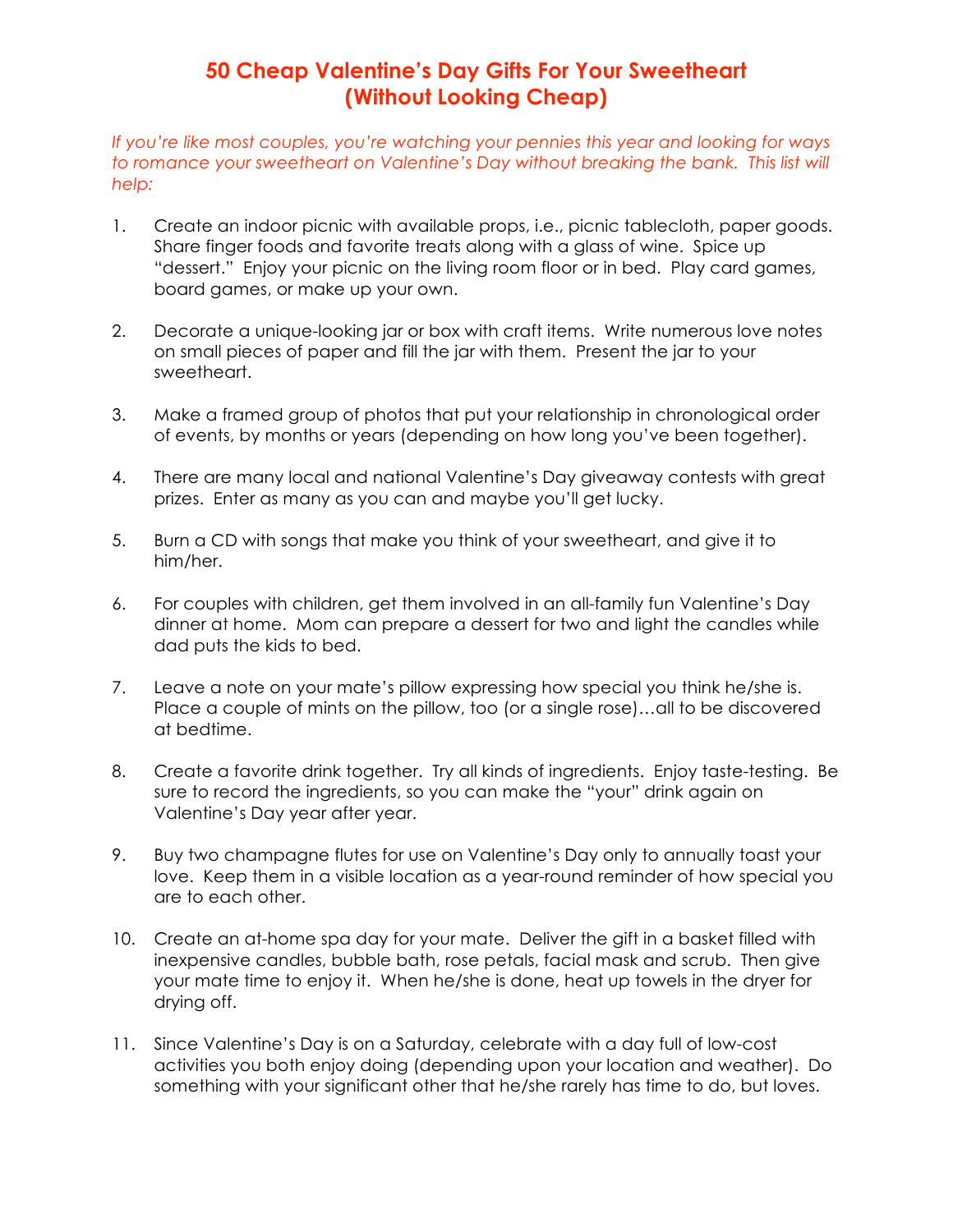- 12. Take a 2-hour, one-time salsa or tango dancing lesson together. Or, identify some other interest you share and find a place to give you one-time extended lesson on Valentine's Day.
- 13. Gals…Make the entire day full of his favorites: the breakfast of his dreams, the dinner of his dreams, TV that is his favorite, his music, etc. Don't say anything about it, surprise him all day long.
- 14. Take the person you love to experience something spectacular in nature: a sunset, a sunrise, the calm of the beach, share an evening walk gazing at the moon.
- 15. Choose specialty foods, such as wine, cheese, fresh bread/dessert from a favorite bakery. Enjoy in front of your warm, toasty fireplace.
- 16. Give each other long-lingering back rubs or head-to-toe body massages. Invest in luxurious lotion or oils.
- 17. Watch an old movie at home together, with popcorn and soft drinks and candy movie-theater style.
- 18. Share a scrumptious dessert and latté at a local patisserie or bakery.
- 19. Pick a few household chores your Valentine usually does and surprise them by doing it before they get a chance, i.e., making the bed. It doesn't sound romantic, but the thought will most certainly count.
- 20. Walk around a favorite part of town, stopping at a nice locale for a glass of wine and appetizers.
- 21. On Valentine's Day, place three pair of sexy undies on your bed and let your mate pick out which one you should wear. It's your secret!
- 22. Write a "Top 10 Reasons Why I Love You" list.
- 23. Since Valentine's Day is on Saturday, if you're a member of a wholesale club (like Sam's or Costco) have fun eating all the free samples! Then fill in any empty holes left in your stomach by going out to lunch. (That way you won't spend a lot of money at a restaurant!)
- 24. What's a new activity you've both wanted to try that's low cost? Do it. Or, how can you creatively modify it to make it low cost? Do it.
- 25. Guys…If you want to cook dinner, remember, she doesn't care what you make. There are many easy recipes on food web sites that look like you spent hours in the kitchen. Be imaginative and set the table special. Play romantic music softly while you dine. Leave the clean-up until morning!
- 26. Guys or Gals…When you make that special dinner…Just like when you go to a fancy event and a "dinner menu" is put on each plate describing each food item, do something similar. For example, on your menu, write "Spaghetti & Meatballs, made with passion to be with YOU." Don't forget to give your "event" or "restaurant" a name at the top of the menu.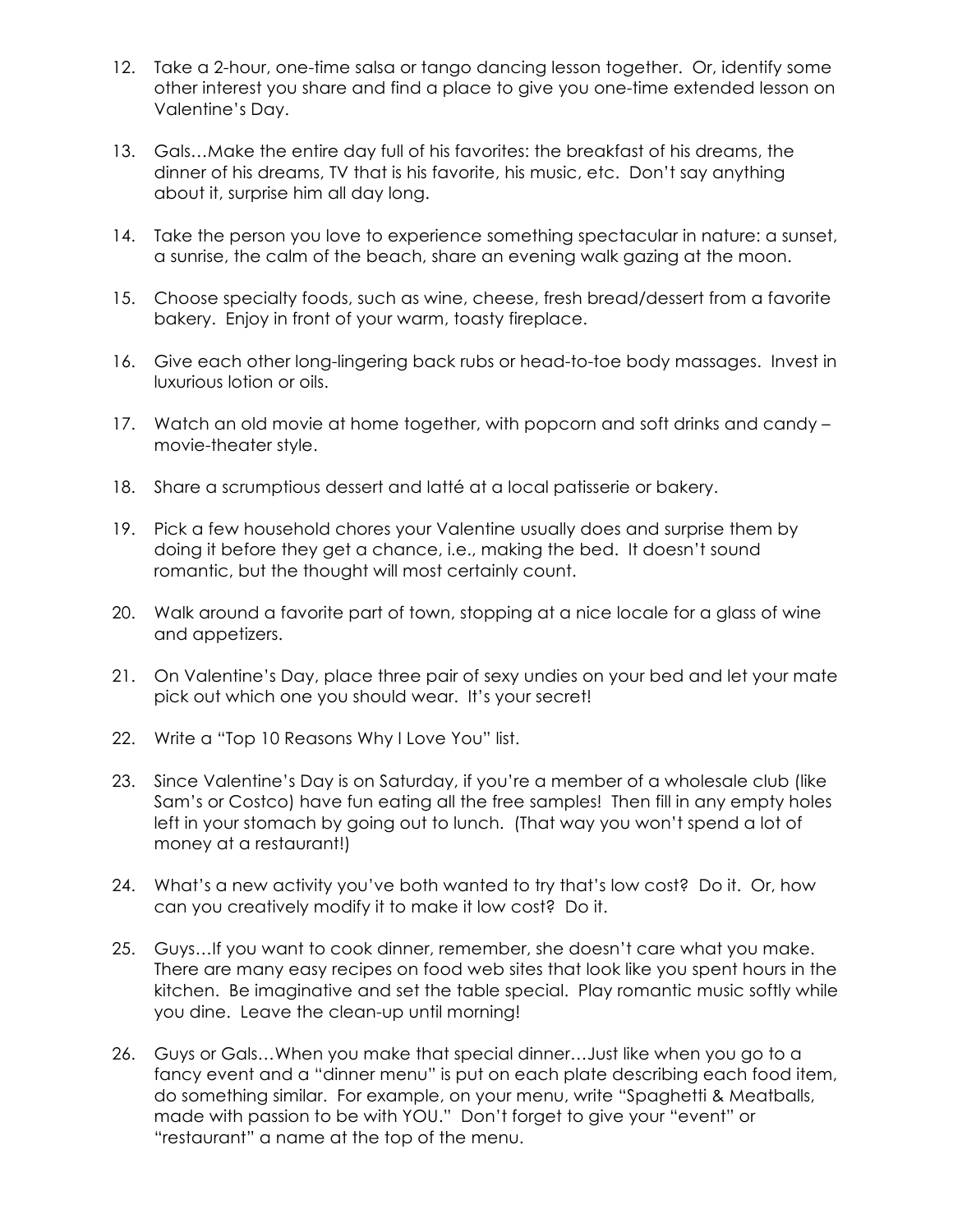- 27. Make a simple dinner at home, then go out dancing or to listen to live music at a jazz club.
- 28. Play a sport together that you haven't played in awhile, or that you rarely get a chance to enjoy. Before you start, determine what the "winner" gets (making it something to do with caring, loving, etc.).
- 29. Leave a "racy" picture on your mate's cell phone. Text a romantic message at a time of day when you know things get hectic.
- 30. Present your Valentine IOU coupons: I will make dinner; I will do the laundry; I will take care of the kids one day a month for the next year; I will clean the kitchen for a week; I will serve you breakfast in bed.
- 31. Together, go "shopping" at a sex-toy store without spending any money. It'll give you ideas and get you "in the mood."
- 32. The tough economy has lured many upscale restaurants to have high-end earlybird specials. Find out what's available in your area.
- 33. Some volunteer fire departments use holiday fauna to create flower and rose bouquets as a fund-raiser. Prices are reasonable; just get there early.
- 34. If she loves chocolate…Take her on a chocolates tour. Find your hometown chocolate purveyor and ask for a behind-the-scenes tour. Next, go to a restaurant that serves her favorite chocolate dessert. Return home to snuggle with a cup of hot chocolate.
- 35. Use a bar of soap to draft a love note on your bathroom mirror. Or, if you shower first, write a love note to your sweetheart in the steam on the mirror.
- 36. Write "I love you because…." notes and insert them into balloons. Blow up the balloons, and spread the balloons throughout your bedroom for your Valentine to pop and capture each message.
- 37. Many drug stores with photo departments offer a variety of Valentine's Day specials to make gifts from photographs. Use a good picture of the two of you together.
- 38. Make homemade chocolate-covered strawberries: 1) Melt a package of chocolate chips in a double boiler and add a small amount of oil; 2) Remove from heat and quickly dip the strawberries into the chocolate; 3) Place on wax paper and refrigerate for several hours until chocolate is firm.
- 39. Guys…If you want to order flowers for your gal, supermarket florists are generally half the price of the stand-alone or on-line stores, but the trick to for seeing real savings is to order two weeks or more in advance and pay for the flowers up front………..Another trick to save money, get other guys who want to order flowers to join you and place your orders to the same florist all at once. The florist may give you a "bulk" discount. Again, important to plan ahead.
- 40. Plan a scavenger hunt. Write clues and place them in envelopes, and place the envelopes around town. Make the final clue a doozey of a destination.